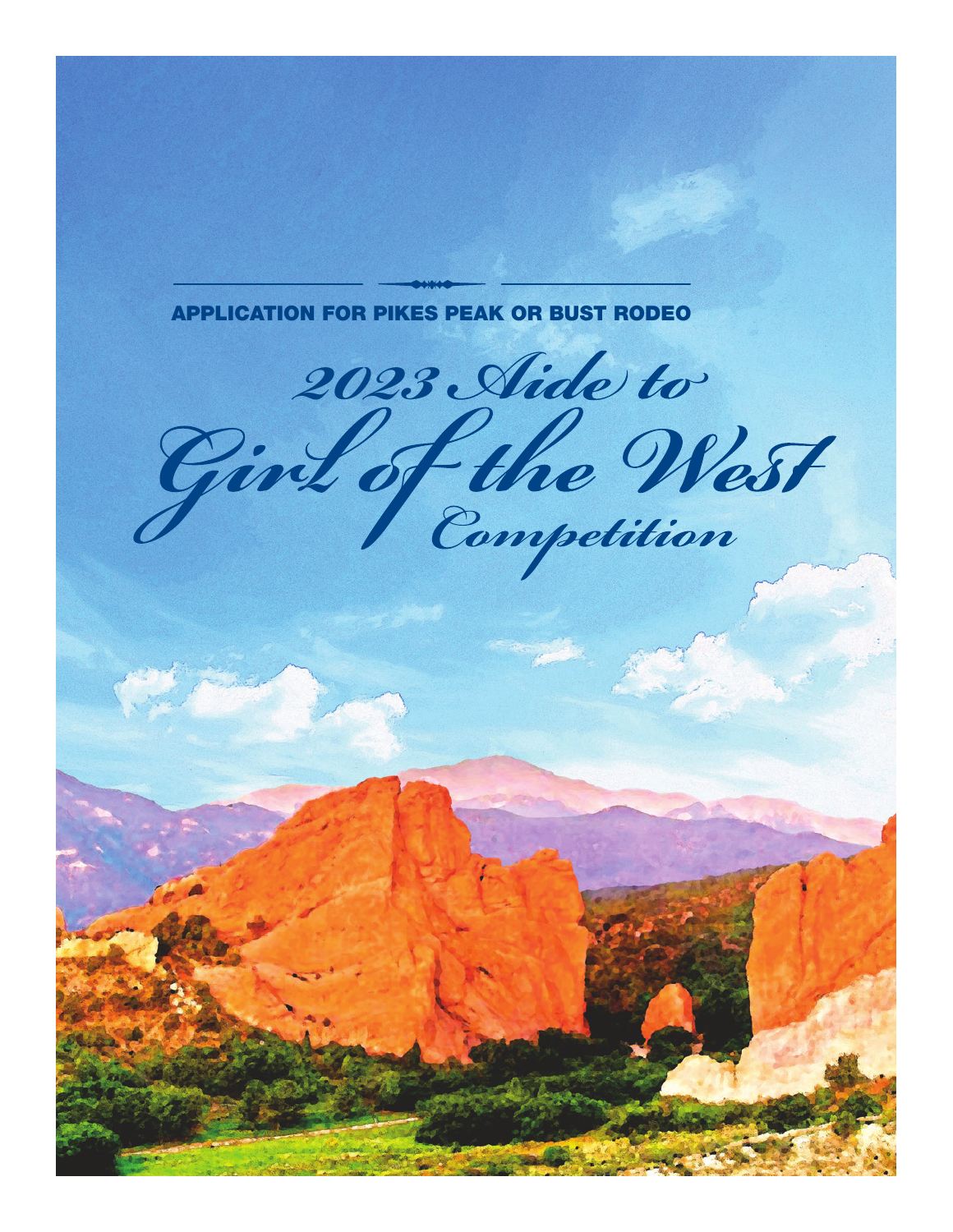## Pikes Peak or Bust Rodeo Royalty Contest

*Sponsored by* THE PIKES PEAK OR BUST RODEO

> **CHAIRPERSON** CORLISS PALMER

#### Girl of the West Committee Members

*Scheduling/Official Escort*  Corliss Palmer

> *Assistant* Sharon Iverson

> > *Seamstress* Heidi Isaac

*Equipment* Bob Brenner

#### WHAT DOES IT MEAN TO BE GIRL OF THE WEST

The Girl of the West represents the Pikes Peak or Bust Rodeo during her reign. She promotes the Pikes Peak region and the rodeo by making numerous appearances within the region and out of town. She is always accompanied by her Aide and an escort.

#### WHO IS THE GIRL OF THE WEST

The Girl of the West and her Aide are young women who represent the West through their horsemanship ability. They symbolize the youth of our region who wish to further promote the Pikes Peak or Bust Rodeo, and in so doing, promote the western way of life and the ideal western-type American girl. They represent a long tradition of young women who have represented the rodeo as queen since 1922. It offers them the experience of meeting many people through public appearances at the numerous civic organizations, military installations, and other rodeos and parades in the state.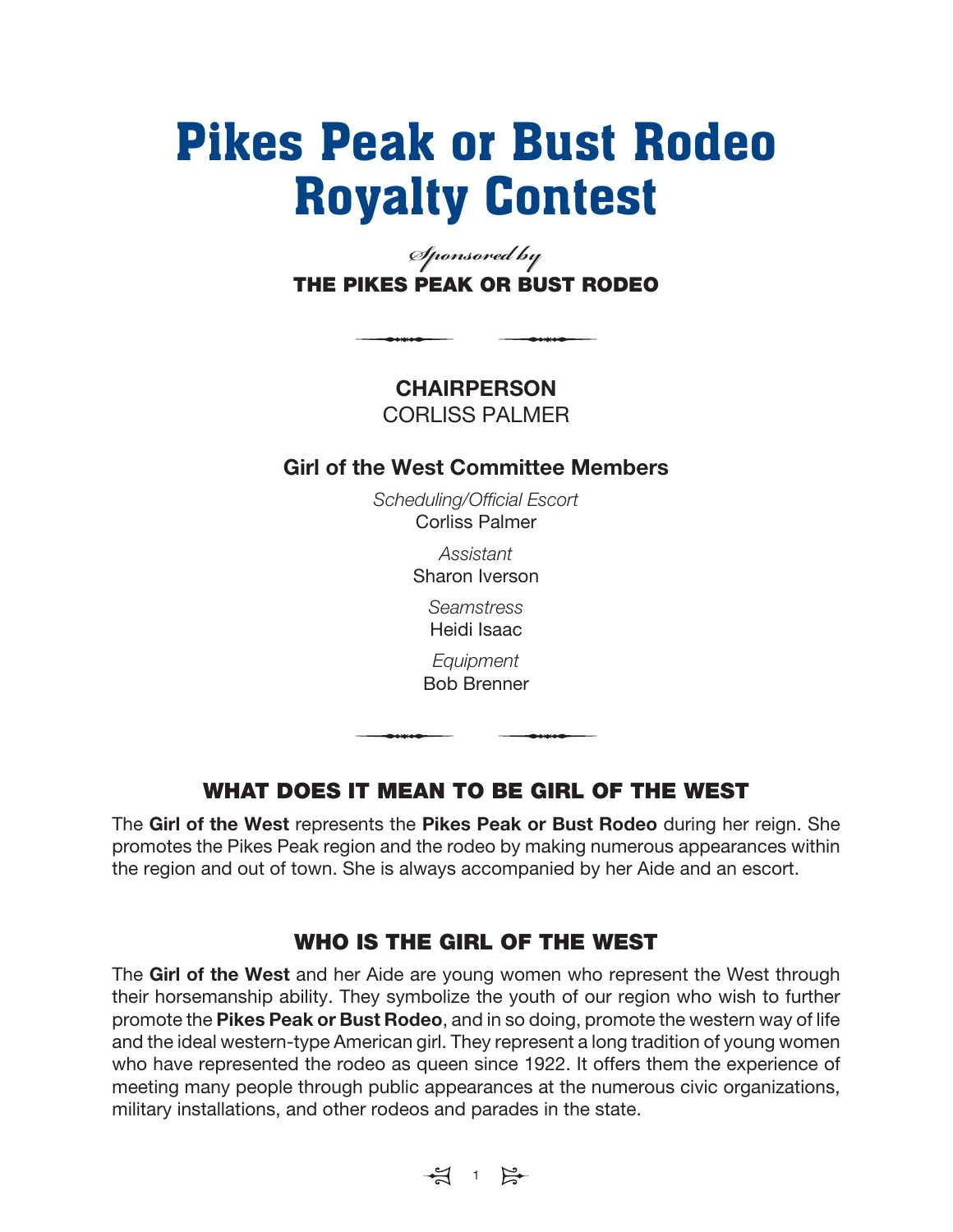# Girl of the West Selection Requirements

- 1. At the time of the competition, each applicant may be entering their senior year in high school but not older than 21 years of age. They must be 18 by May 1 of the year they begin representing the Rodeo.
- 2. Applications for the Girl of the West must be signed by the applicant if she is 18 or older, or by the applicant, as well as a parent or guardian, if the applicant is under 18 years of age.
- 3. Each applicant **MUST** have reliable access to the use of a horse and horse trailer for parades or rodeo appearances during her reign.
- 4. Each application must include a photo that is  $5" \times 7"$  or larger of the applicant in western attire.
- 5. The Girl of the West/Aide must be available for appearances from early May through the end of July.
- 6. **ENTRY DEADLINE:** All applications must be RECEIVED by Corliss Palmer at her address by Noon, Friday, July 1, 2022.
- 7. After applications are received, finalists for the competition will be selected by the committee. Applicants will be notified by mail or email.
- 8. The final competition will be held on Friday, July 15, 2022.

#### JUDGING OF THE ROYALTY IS BASED ON:

| Application              | 3%  |
|--------------------------|-----|
| Personality & Appearance | 16% |
| Horsemanship             | 33% |
| Interview                | 24% |
| <b>Public Speaking</b>   | 24% |

 $\frac{1}{2}$  2  $\frac{12}{2}$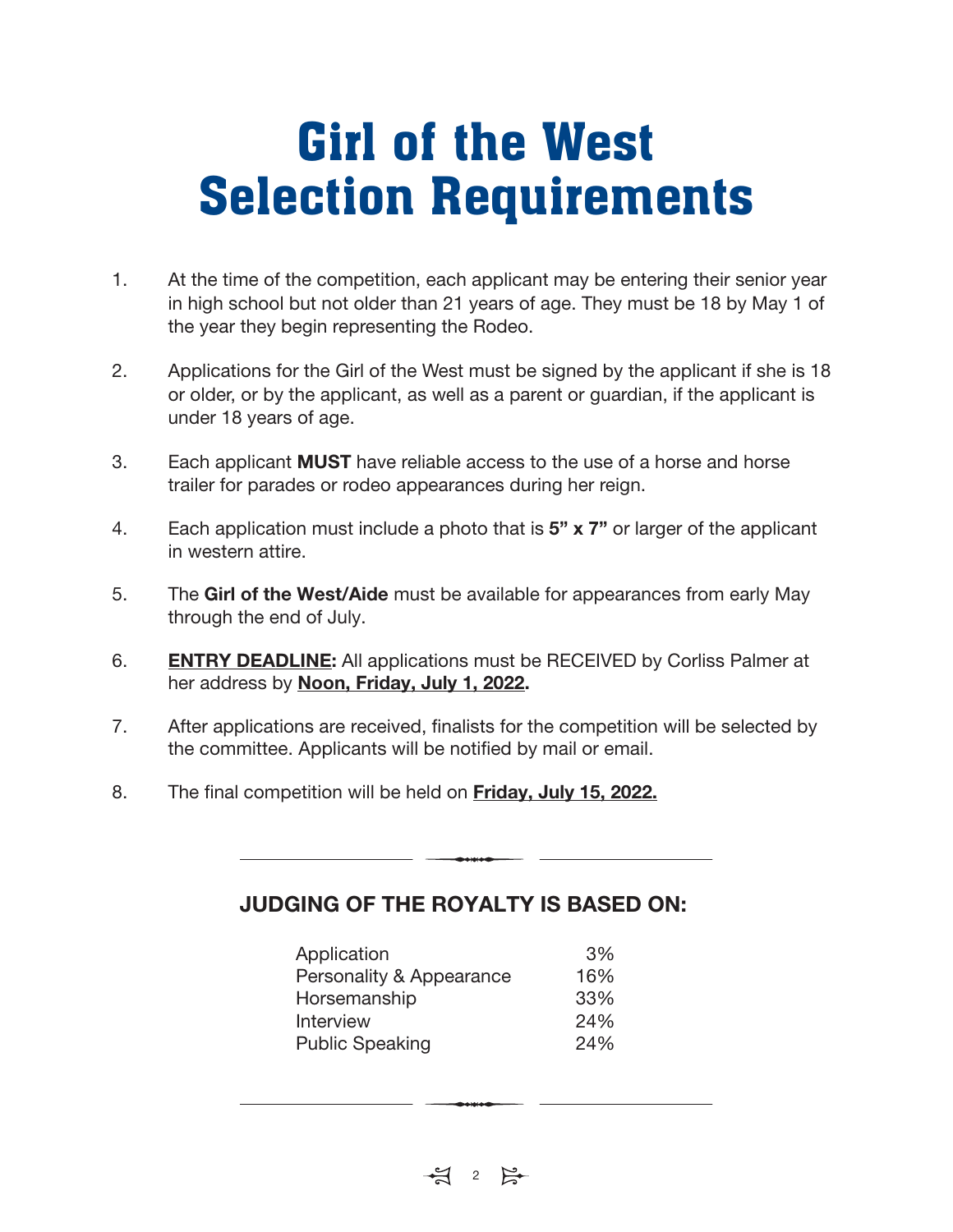## What the Girl of the West/Aide Will Receive

The Girl of the West and Aide will each receive a custom fit western hat, boots, rain duster, belt, and trophy buckle. They will also receive western outfits for riding and speaking engagements.

If the Girl of the West and Aide complete all of their appearances and obligations to the satisfaction of the committee chairperson(s), they will each be eligible for an educational scholarship to be paid directly to the educational institution upon enrollment after their reign.

The scholarship will be awarded in the amount of \$2,000 to the Girl of the West and \$1,000 to her Aide.

The parents will receive two premium tickets for each Rodeo performance. Tickets for other family members must be purchased through the Rodeo's website at PikesPeakorBust.org.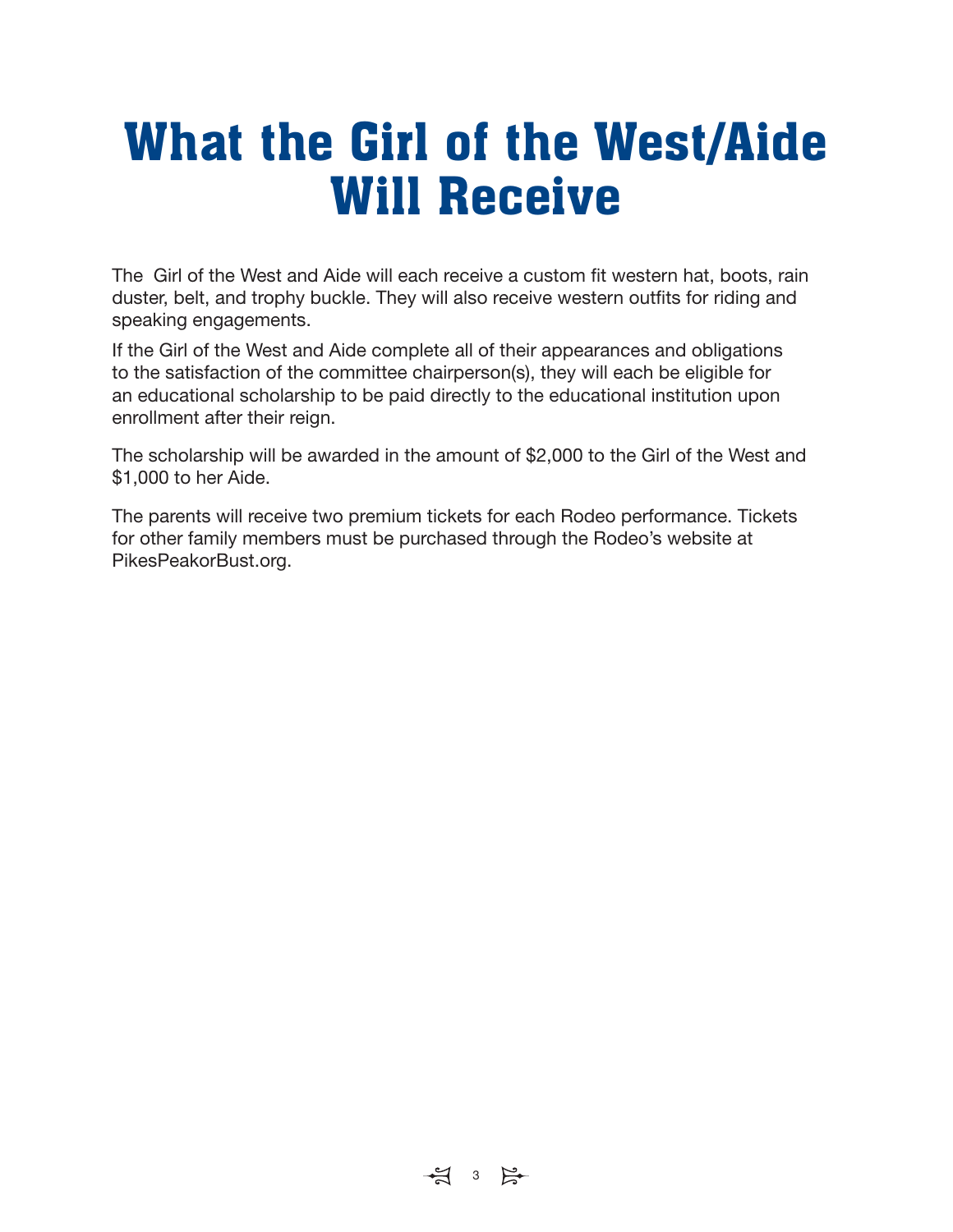## Girl of the West/Aide Expectation Statement

As the official representative of the Pikes Peak or Bust Rodeo, I will learn as much as I can about the Rodeo, and I will work willingly to promote the Rodeo and what it represents.

I understand and agree that in order to project the proper image as the Pikes Peak or Bust Rodeo representative, I must act, speak, and dress in accordance to my role any time I am in the public eye. My outfit will be worn in the proper manner during all official appearances on behalf of the Pikes Peak or Bust Rodeo. I agree to wear my hair in a style mutually agreed upon by myself and the Girl of the West chairperson(s) to maintain a consistent image for the program.

I understand and agree that I will not allow any other rider with me on my horse while I am making any appearance representing the Pikes Peak or Bust Rodeo.

I understand and agree that while making appearances as the Girl of the West or Aide, I will stay at the event as long as the escort directs. I agree to attend all appearances scheduled by the program committee. An illness or serious family emergency are the only excuses for absence.

I understand and agree that after my introduction at the performances of the Pikes Peak or Bust Rodeo, I will make any personal appearances that may be asked of me as official ambassador of the Rodeo, which may include, but not be limited to, assisting with clearing cattle from the arena for the timed events, riding as a flag bearer during performances, and walking through the stands greeting visitors.

I understand and agree that the only escort that I will have will be the escort designated by the program committee. This includes any trips that I may take out of town. Only immediate family members may be included with me at any of my appearances.

I understand and agree that the Girl of the West program committee chairperson(s) will make the final decision on type and color choice for the official outfit given to me by the Pikes Peak or Bust Rodeo.

I understand and agree that all expenses of meals and overnight lodging while representing the Rodeo will be paid for by the Pikes Peak or Bust Rodeo program committee.

I understand and agree that it is my responsibility to transport my horse to and from appearances that require a horse, and that any expenses associated with hauling my horse are my own and not that of the Pikes Peak or Bust Rodeo.

I understand and agree I will be responsible for returning any borrowed items from the Rodeo, and if damaged, will repair or replace said items.

I understand and agree the Girl of The West is obligated to return the tiara once her commitment has concluded.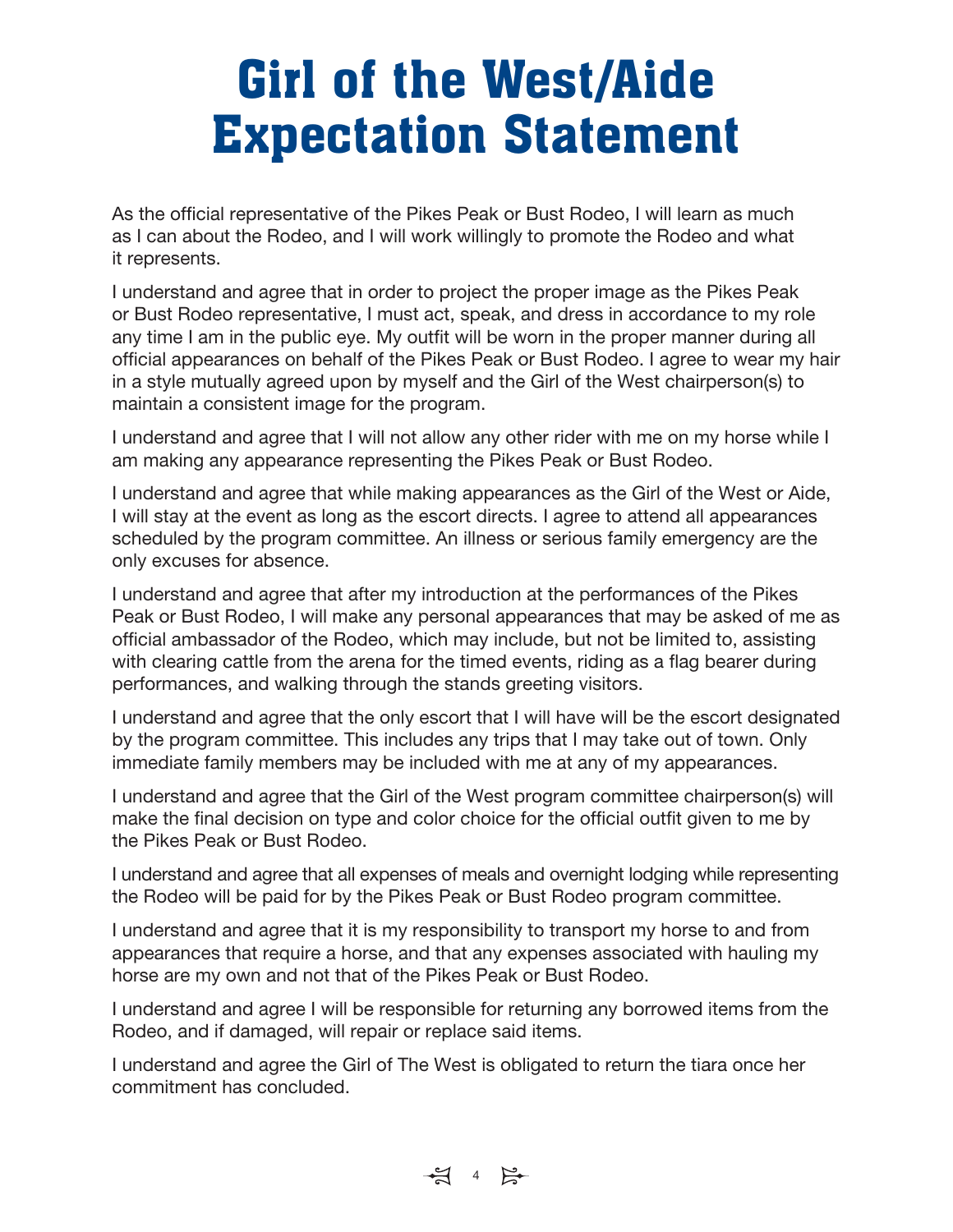# Girl of the West/Aide Expectation Statement, cont'd.

I understand and agree that because of the demanding schedule (approximately 150 or more appearances) between early May and the end of July, I will not be able to have a job that requires regular hours. Part-time work is acceptable if it does not interfere with my obligation to promote the Rodeo during the months previously mentioned, but must be disclosed and discussed prior to the season schedule.

I understand and agree that, during my reign, I will not be allowed to compete for any other title that would interfere with my duties or appearances as Girl of the West / Aide.

I understand and agree that failure to follow these rules and regulations could result in any or all of the following: forfeiture of the title Girl of the West / Aide, loss of scholarship, and reimbursement to the Pikes Peak or Bust Rodeo for my outfit and any other expenses directly associated with my reign.

I understand and agree that failure to comply with these requirements during the full extent of my reign will put my role in jeopardy. The program committee chairperson(s) and the Pikes Peak or Bust Rodeo Board will make any final determinations about my association with and responsibilities to the GOTW program.

#### COMMITMENT

Signing this document confirms a commitment to uphold all the responsibilities listed within this document, and the responsibilities that come with being the Girl of the West. The Applicant commits that she will abide by any rules and regulations put in place by the Pikes Peak or Bust Rodeo Board, or by the Director of the Girls of the West program. Additionally, the applicant acknowledges that if any rules or regulations are broken, it will immediately jeopardize her remaining time as the Girl of the West or Aide.

Committing to the role as the Girl of the West means the applicant is committing to the Pikes Peak or Bust Rodeo, and will work diligently to make this a priority.

#### I hereby agree, if I am chosen to be the Girl of the West or Aide to Girl of the West, I will abide by standards set and included in this handbook.

| <b>CONTESTANT</b>         | <b>DATE</b>                                   |
|---------------------------|-----------------------------------------------|
| <b>PARENT OR GUARDIAN</b> | <b>DATE</b>                                   |
|                           | (This page must be returned with application) |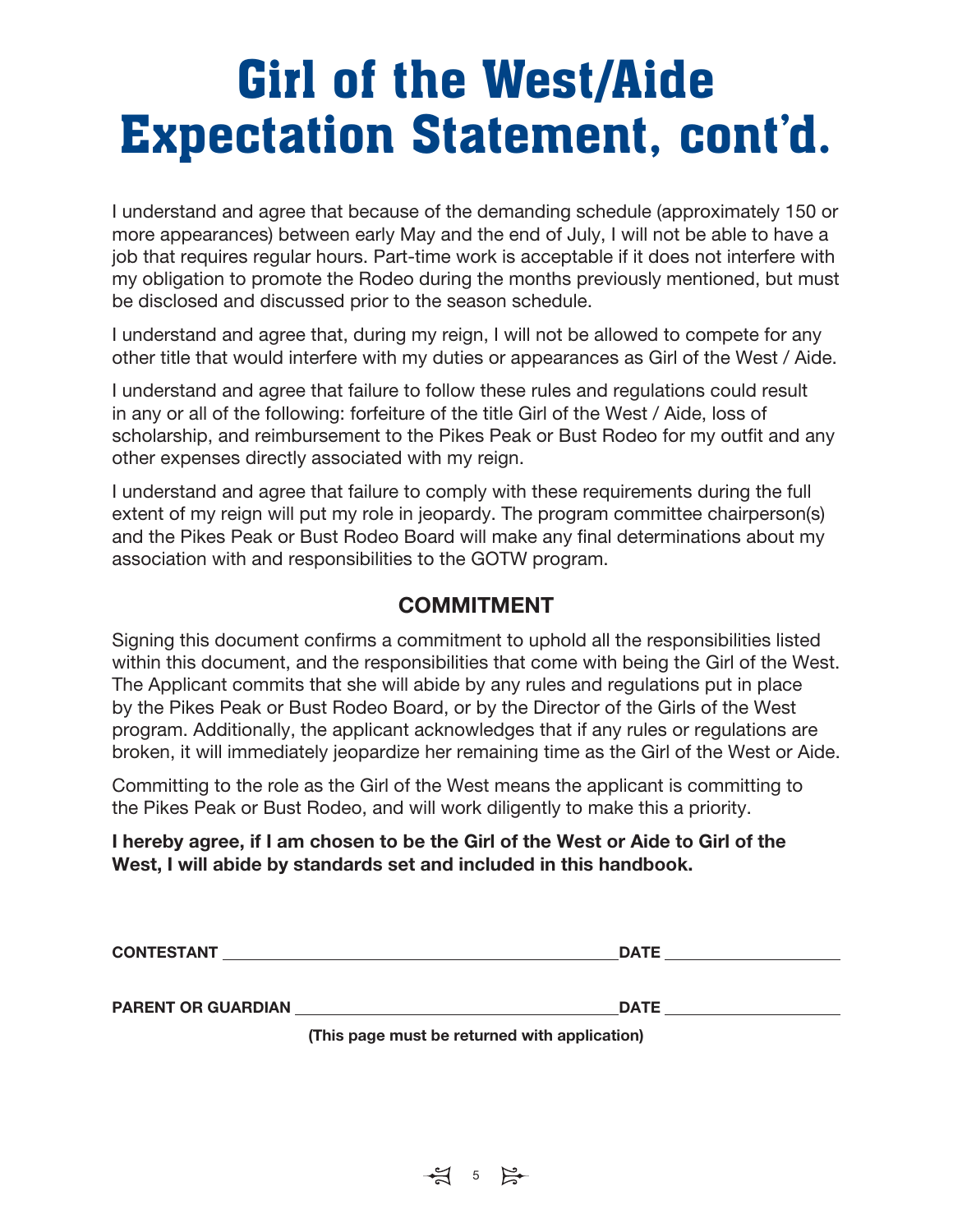# Pikes Peak or Bust Rodeo Royalty Application

| Name                                |        |                                |                      |               |     |  |
|-------------------------------------|--------|--------------------------------|----------------------|---------------|-----|--|
| Address                             | Street |                                | City                 | State         | Zip |  |
| Phone (home)                        |        |                                | Phone (cell)         |               |     |  |
| E-mail                              |        |                                |                      |               |     |  |
| <b>Parents Name</b>                 |        |                                |                      |               |     |  |
| Parents Address                     |        |                                |                      |               |     |  |
| <b>Birth Date</b>                   |        |                                | Age as of 7-15-22    |               |     |  |
| <b>High School</b>                  |        |                                | <b>Grade Average</b> |               |     |  |
| College                             |        |                                |                      | Grade Average |     |  |
| School activities and honors        |        |                                |                      |               |     |  |
|                                     |        |                                |                      |               |     |  |
|                                     |        |                                |                      |               |     |  |
|                                     |        |                                |                      |               |     |  |
|                                     |        |                                |                      |               |     |  |
|                                     |        |                                |                      |               |     |  |
| Horse's name, color and breed       |        |                                |                      |               |     |  |
| Horse-related activities and honors |        |                                |                      |               |     |  |
|                                     |        |                                |                      |               |     |  |
|                                     |        |                                |                      |               |     |  |
|                                     |        |                                |                      |               |     |  |
|                                     |        |                                |                      |               |     |  |
|                                     |        |                                |                      |               |     |  |
|                                     |        |                                |                      |               |     |  |
| Other interest and talents          |        |                                |                      |               |     |  |
|                                     |        |                                |                      |               |     |  |
|                                     |        |                                |                      |               |     |  |
|                                     |        |                                |                      |               |     |  |
|                                     |        |                                |                      |               |     |  |
|                                     |        |                                |                      |               |     |  |
|                                     |        | $\frac{1}{2}$ 6 $\frac{13}{2}$ |                      |               |     |  |